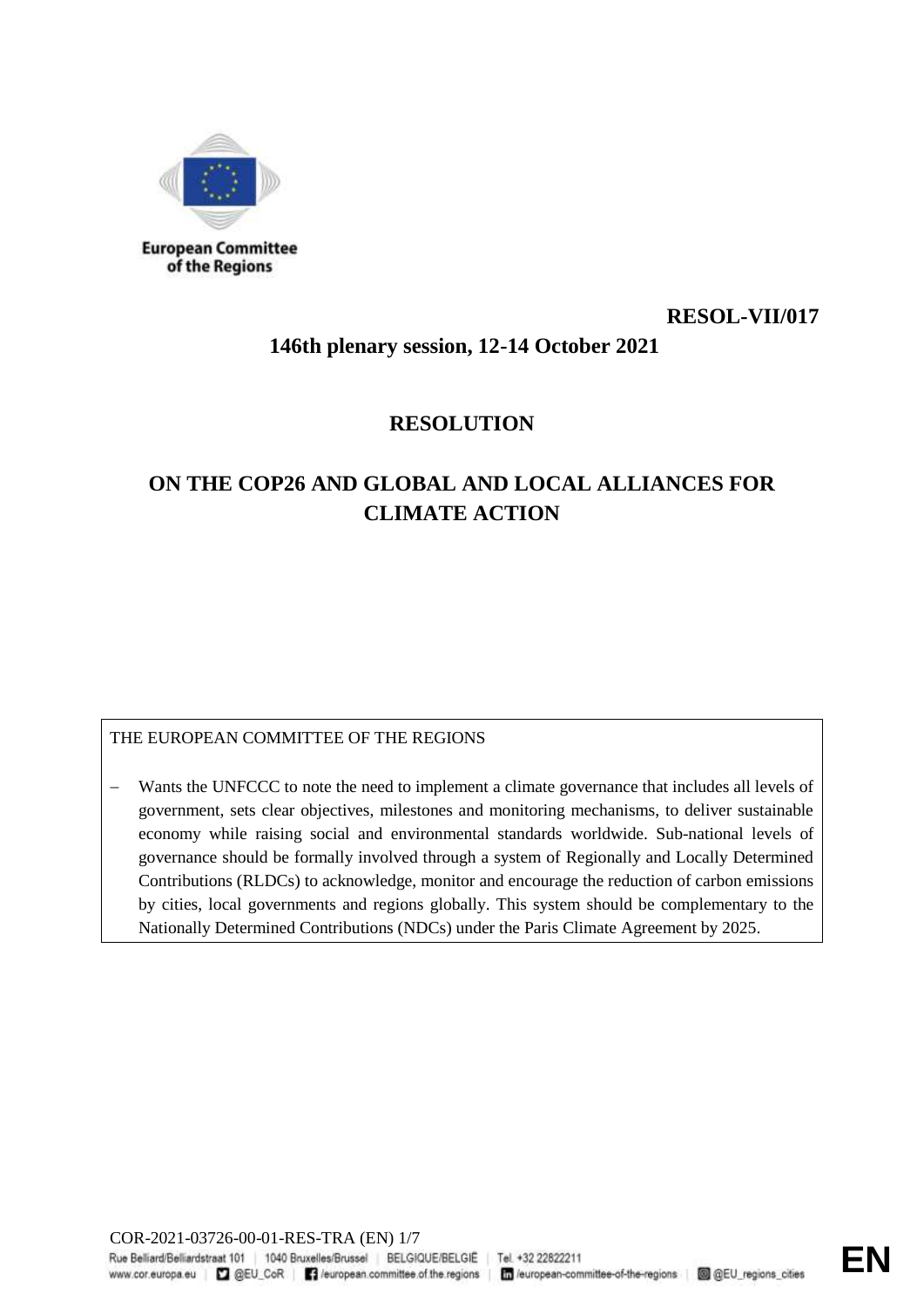### **Resolution of the European Committee of the Regions on the COP26 and global and local alliances for climate action**

#### THE EUROPEAN COMMITTEE OF THE REGIONS (CoR),

- 1. is deeply concerned about the findings presented in the latest IPCC report on *Climate Change*  2021 *- The Physical Science Basis*<sup>1</sup>, which confirms the urgency of putting in place effective and comprehensive strategies to reach the objective of the Paris Agreement to limit global warming to well below 2, preferably to 1.5 degrees Celsius, compared to pre-industrial levels, to fight climate change and to mitigate and adapt to the evolving climate;
- 2. underlines the fact that local and regional authorities (LRAs) implement 70% of climate mitigation measures, 90% of climate adaptation policies, and 65% of the Sustainable Development Goals (SDGs), representing one third of public spending and two thirds of public investment in the EU. As such, they are in the frontline for addressing climate change impacts at local and regional level and enhancing the resilience of their territories to climate challenges;
- 3. recalls that the Paris Agreement recognises the important role played by multilevel governance in climate policies and the need to engage with regions, cities and non-state actors; urges that this principle be put fully into practice across all levels of government to develop synergies and close existing gaps between national, regional and local climate change policies; stresses that the voice of LRAs has become stronger in international negotiations and initiatives on climate change and welcomes existing initiatives of LRAs networks and their input to the UNFCCC Non-State Actor Zone for Climate Action (NAZCA); highlights the crucial role of Local Governments and Municipal Authorities (LGMA) in bringing together these voices globally and continuously reinforcing a worldwide network of subnational governments willing to fight climate change;
- 4. considers that the stepping-up of politically-relevant, democratically elected non-state actors such as LRAs, which are the authorities closest to the public, in the global climate governance regime is a key condition to meet global climate targets and that it is therefore essential that the UNFCCC regulatory framework acknowledge this form of bottom-up governance by formally recognising its role in the decision-making process;
- 5. highlights the key role of the CoR as the institutional representative of more than one million local and regional leaders and network of networks; considers that this unique position should be leveraged in order for the CoR to strengthen its role in global climate governance; calls therefore on the UNFCCC to establish a Memorandum of Understanding with the European Committee of the Regions, as the institutional representative of European cities and regions, focusing in particular on climate change mitigation and adaptation in sectors where governance already strongly includes LRAs, such as energy supply and demand, mobility and transport, agriculture, waste management, urban planning and buildings, and flood management;

-

<sup>1</sup> Full report available at [https://www.ipcc.ch/report/ar6/wg1/downloads/report/IPCC\\_AR6\\_WGI\\_Full\\_Report.pdf](https://www.ipcc.ch/report/ar6/wg1/downloads/report/IPCC_AR6_WGI_Full_Report.pdf)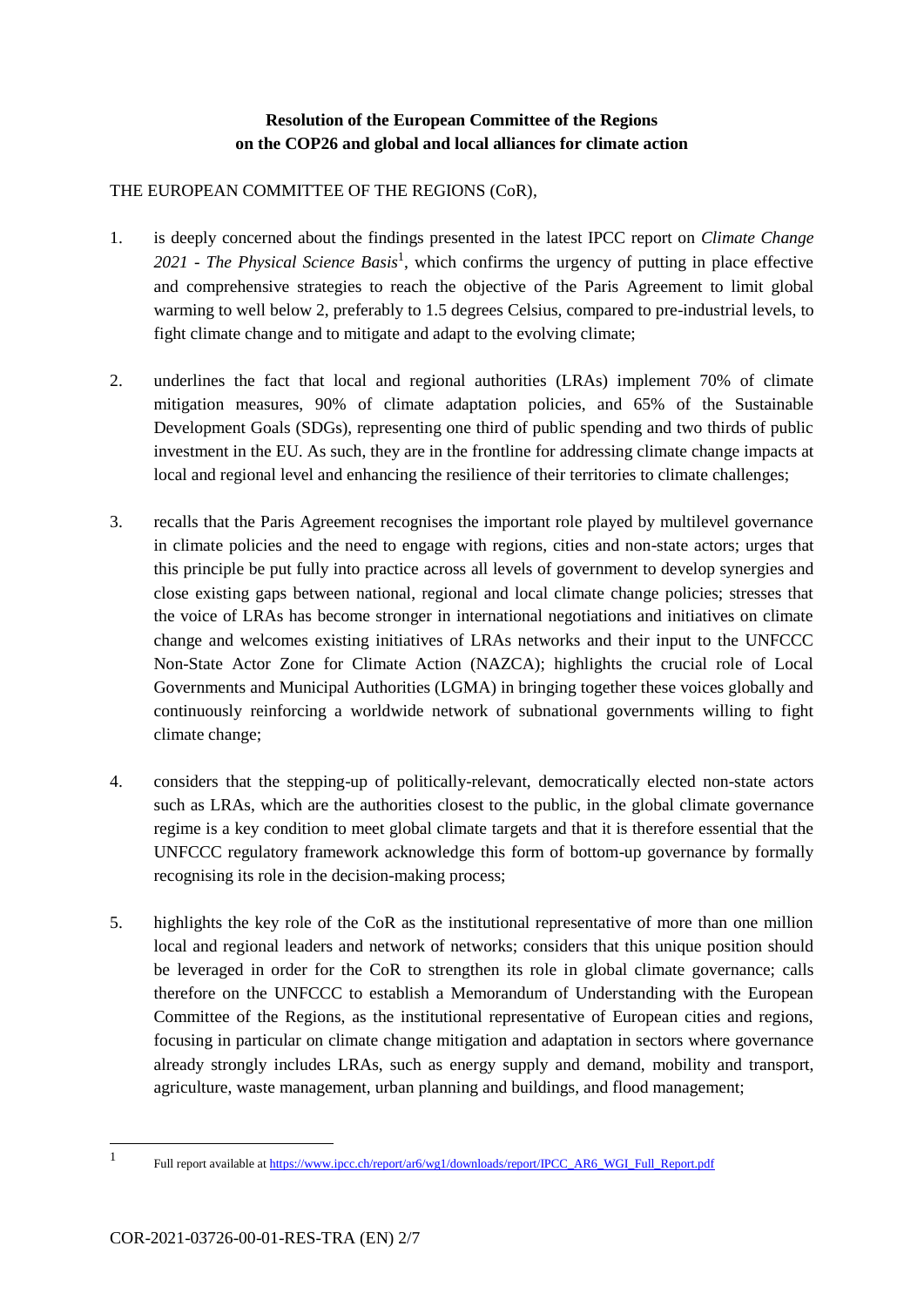- 6. stresses that ongoing activities and commitments by regions and cities should have a strong role in the preparations for, and gain official visibility at the UNFCCC's COP26 in Glasgow; thus calls on the UNFCCC to cooperate with the CoR and other relevant counterparts from the LGMA towards the formal recognition of the contribution from subnational governments (i.e. Regionally and Locally Determined Contributions (RLDCs)) to formally acknowledge, monitor and encourage the reduction of carbon greenhouse gas emissions by cities, local governments and regions globally – taking as an example the Edinburgh Declaration on biodiversity;
- 7. calls on the UK COP26 Presidency to ensure that the planned COVID-19 sanitary measures allow non-state actors to play an active part in the COP26 works in Glasgow; calls in this light on the European Commission to ensure the sufficient participation and involvement of the CoR delegation, as part of the EU delegation to the COP26; renews its commitment to cooperate with the EP delegation;
- 8. stresses that the ambition of the European Green Deal to make Europe the first climate-neutral continent by 2050 applies internally by integrating sustainability criteria into all EU policies while setting the pace at global level; underlines that the European Green Deal and Local and Regional Green Deal initiatives should be instruments for achieving the goals of the Paris Agreement, fully implementing the UN 2030 Agenda and the SDGs, and making an ambitious EU contribution to the post-2020 Global Biodiversity Framework, which will be decided on by the UN CBD COP15<sup>2</sup>. At the same time as achieving climate neutrality, the European Green Deal should be economically viable and not put heavy burdens and costs on consumers and businesses
- 9. strongly believes that the UNFCCC COP26 is an opportunity to look ahead and prepare the ground for an ambitious global 2050 agenda, complementing the approach of the SDGs with the Paris Agreement. Since the European Green Deal already considers the systemic links with many relevant policy areas, if properly implemented, it might inspire and motivate a Global Green Deal;
- 10. calls on the UNFCCC Parties to insert in the rules on the global stock take, an obligation for the Parties to consult and involve local and regional authorities during the drafting phase of their submission; in particular calls on the Parties to involve the sub-national level in the revision of their NDCs ahead of the COP meetings by setting up a system of national dialogue;
- 11. stresses the importance of the EU leading the global talks with its ambitious and inclusive climate policy, therefore recognises the European Climate Law as an undeniable signal and commitment that places the European Union at the forefront of climate action; In this regard, also urges for climate ambitions to not further alienate citizens by hitting hard on their household budgets – many of which are highly impacted by the COVID pandemic. Citizens and small businesses should not have to foot the bill of ambitious policy packages;

<sup>-</sup>2

<sup>15</sup>th meeting of the Conference of the Parties to the Convention on Biological Diversity.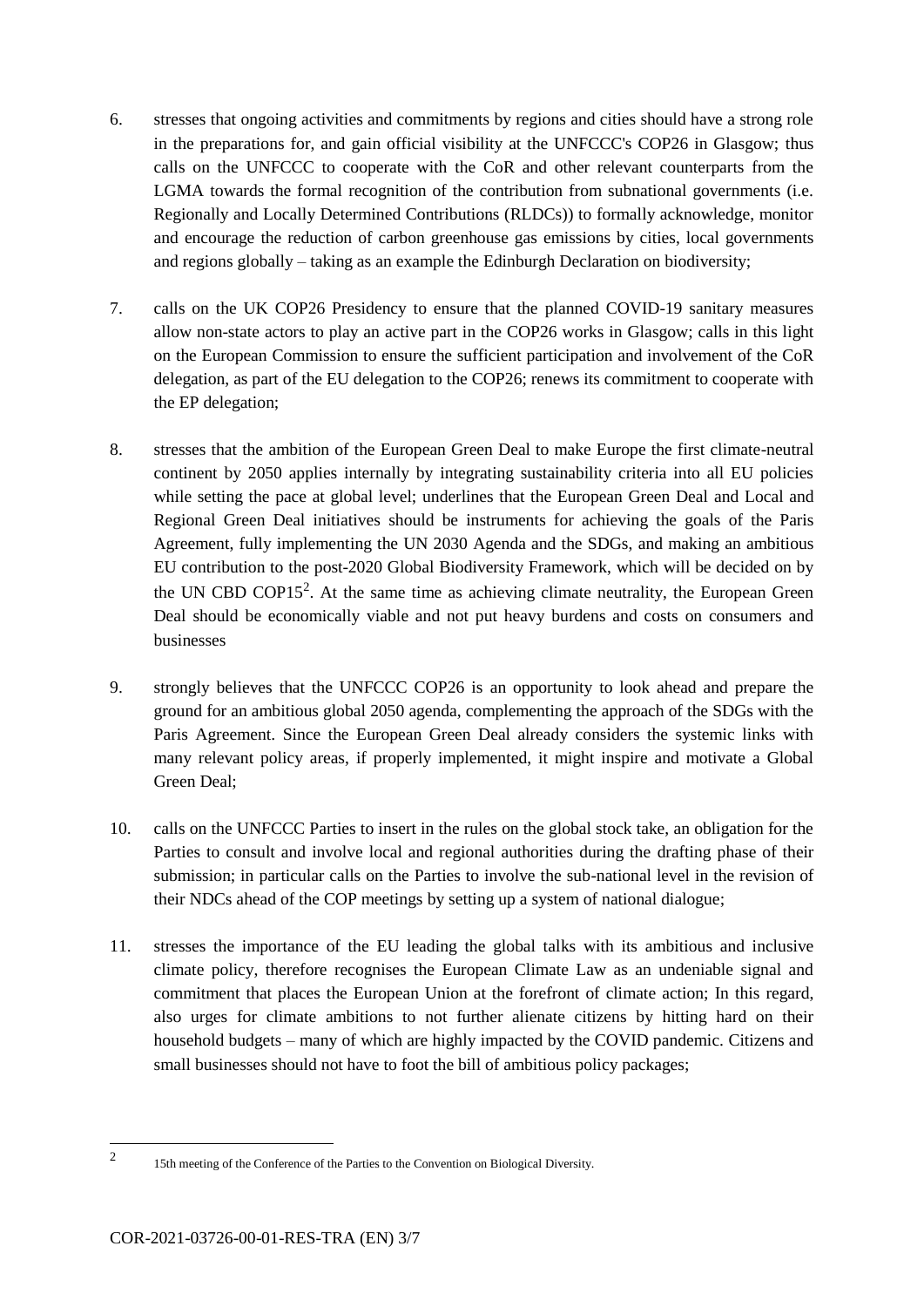- 12. highlights in this regard that many European regions had declared a climate emergency before the announcement of the climate emergency by the European Parliament, and have already introduced their own ambitious climate laws; therefore, believes that their expertise should be more prominently present in global climate diplomacy;
- 13. calls for faster adaptation and implementation of the EU Missions on "Adaptation to Climate Change" and "Climate-Neutral Cities" and other relevant missions like soil, health and oceans, once they are endorsed; calls on the LRAs to prepare their own climate adaptation and mitigation strategies to increase protection and resilience of local communities and natural habitats<sup>3</sup>;
- 14. while fully supporting the ambition of the EU climate framework, calls for concrete action to underpin these goals, ensuring that no region or citizen is left behind. Particular attention and increased dedicated support is required in the case of coal regions, carbon intensive regions, less developed regions and islands;
- 15. welcomes the launch of the Conference on the Future of Europe and calls for the European Green Deal to be a central topic as climate change, just transition and sustainable development have a direct impact on the economy, public health and the wellbeing of EU citizens; considers that, in this framework, the European Climate Pact can play a crucial role and become a best practice to be replicated worldwide;
- 16. stands ready to co-organise with the European Commission, European Parliament and other relevant organisations a series of Citizens Dialogues and a thematic day on local Climate Action to present the added value of the European Green Deal, as well as to showcase different local initiatives. At the same time, restates its call to CoR members to lead by example and promote local and regional COPs;
- 17. calls on all Parties to the UNFCCC, in cooperation with subnational governments and non-state actors, to contribute constructively to the process leading up to COP26 by. among other things, promoting local consultative bodies, citizens' conventions, local and regional COPs, as well as semi-formal institutions, such as local and regional youth councils and parliaments;
- 18. highlights the importance of research and data collection on predicted climatic variations across different regions, and of climate modelling and climate impact assessments to build evidencebased climate policies that also respect the principle of technological neutrality. Considers it necessary to boost interregional cooperation to assist and protect the most vulnerable regions and groups of citizens;
- 19. supports the development of local scientific platforms on climate change (already existing in various regions and playing the role of "local IPCC") and their integration in informationsharing networks to encourage cooperation with scientists and support local elected officials' decision-making;

-

<sup>3</sup> COR-2021-01903, CoR opinion on *Forging a climate-resilient Europe – the new EU Strategy on Adaptation to Climate Change*.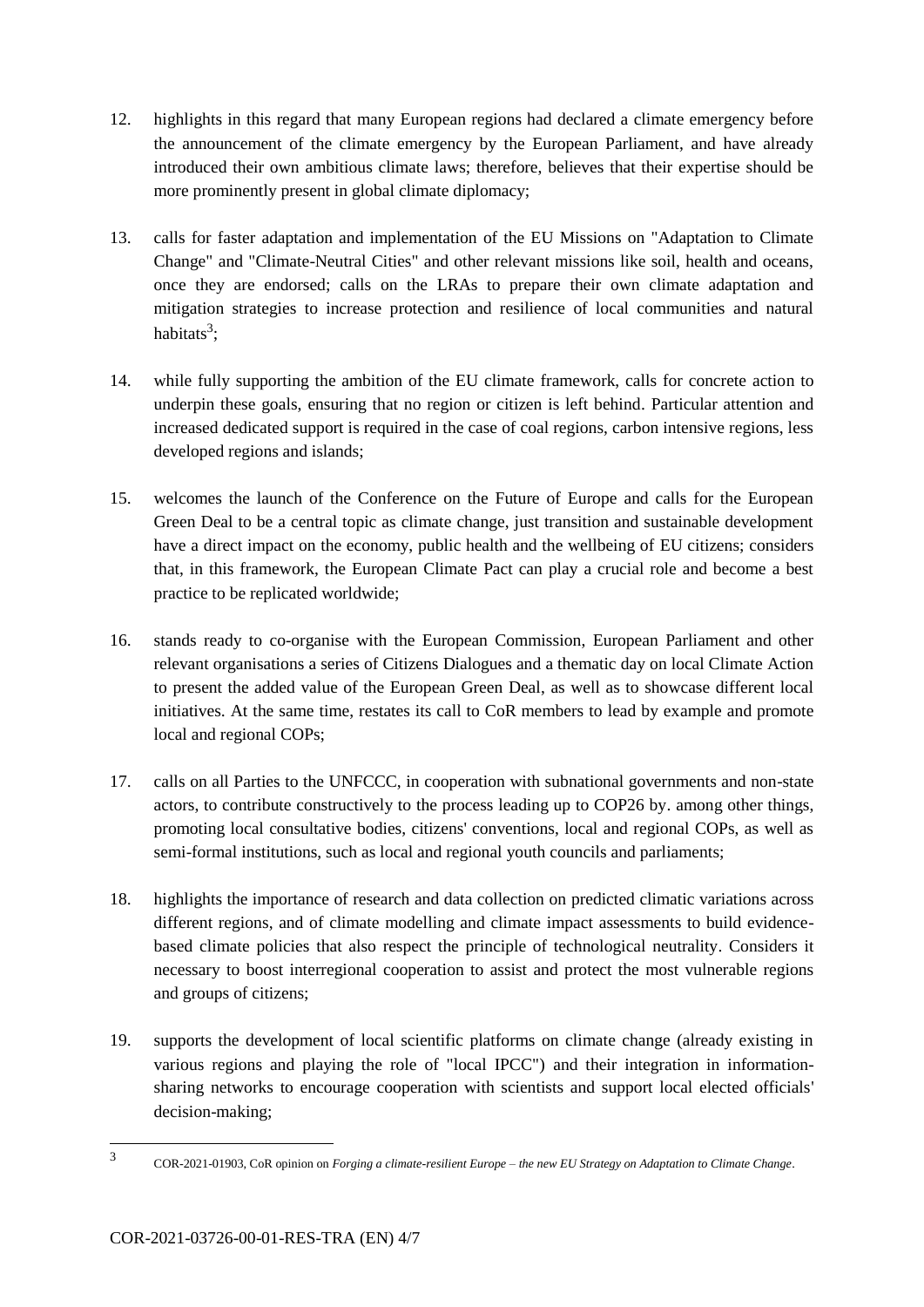- 20. stresses that, despite ambitious actions undertaken by numerous cities and regions, many do still not know their current and past level of GHG emissions and do not have climate change vulnerability analysis, which makes it difficult for them to quantify and compare their efforts; calls on the European Commission, in particular by fully using local and regional energy agencies, the Joint Research Centre (JRC) and the European Energy Agency (EEA), in coordination with national services drawing up GHG inventories, to support LRAs in their emissions evaluation and reporting, in analysing the primary effects of climate change in their area, and in drawing up climate action plans, making commitments at local and regional level, such as joining the Covenant of Mayors, and recognising their efforts by providing European Funds;
- 21. welcomes the work of UNFCCC on renewable energy deployment as a prerequisite for successful climate protection; considers that ambitious expansion targets and measures as well as large-scale and decentralised infrastructure planning are needed for large-scale renewable energy deployment in the near future;
- 22. asks the European Commission to cooperate with the CoR to explore how regional climate action plans could act as RLDCs providing local contributions to the Paris Climate Agreement and be officially recognised as a complement to Nationally Determined Contributions (NDCs), taking particular care to avoid double counting; as a starting point, RLDCs should become an integral part of the National Energy and Climate Plans (NECPs) through a revision of the Governance of the Energy Union regulation;
- 23. supports in this light the Common Reporting Framework by the Global Covenant of Mayors as a step towards the comparability of local and regional efforts and asks the European Commission to further support and expand initiatives such as the Covenant of Mayors for Climate and Energy, both within and beyond the EU;
- 24. considers that local implementation of climate actions must be complemented and enriched via information sharing, peer-to-peer learning and the consideration of the diversity of territories; the networks and alliances of local and regional actors are of capital importance to increasing the knowledge at regional, national and global levels;
- 25. will continue to strengthen its cooperation with global, European and national associations of local and regional authorities, with communities of stakeholders from regions and cities, with national parliaments, and with other actors;
- 26. values inter-institutional cooperation and increased synergies with its partners, such as: regional parliaments through the Conference of Regional Legislative Assemblies of Europe (CALRE), the RLEG initiative promoted by a group of regions with legislative powers, the RegHub network and the Cohesion Alliance network, the CoR campaign on European Green Deal, young elected politicians (YEPs) through its own dedicated programme, regional and local politicians in charge of the Europe Direct centres and the *Building Europe with Local Entities* (BELE) pilot project;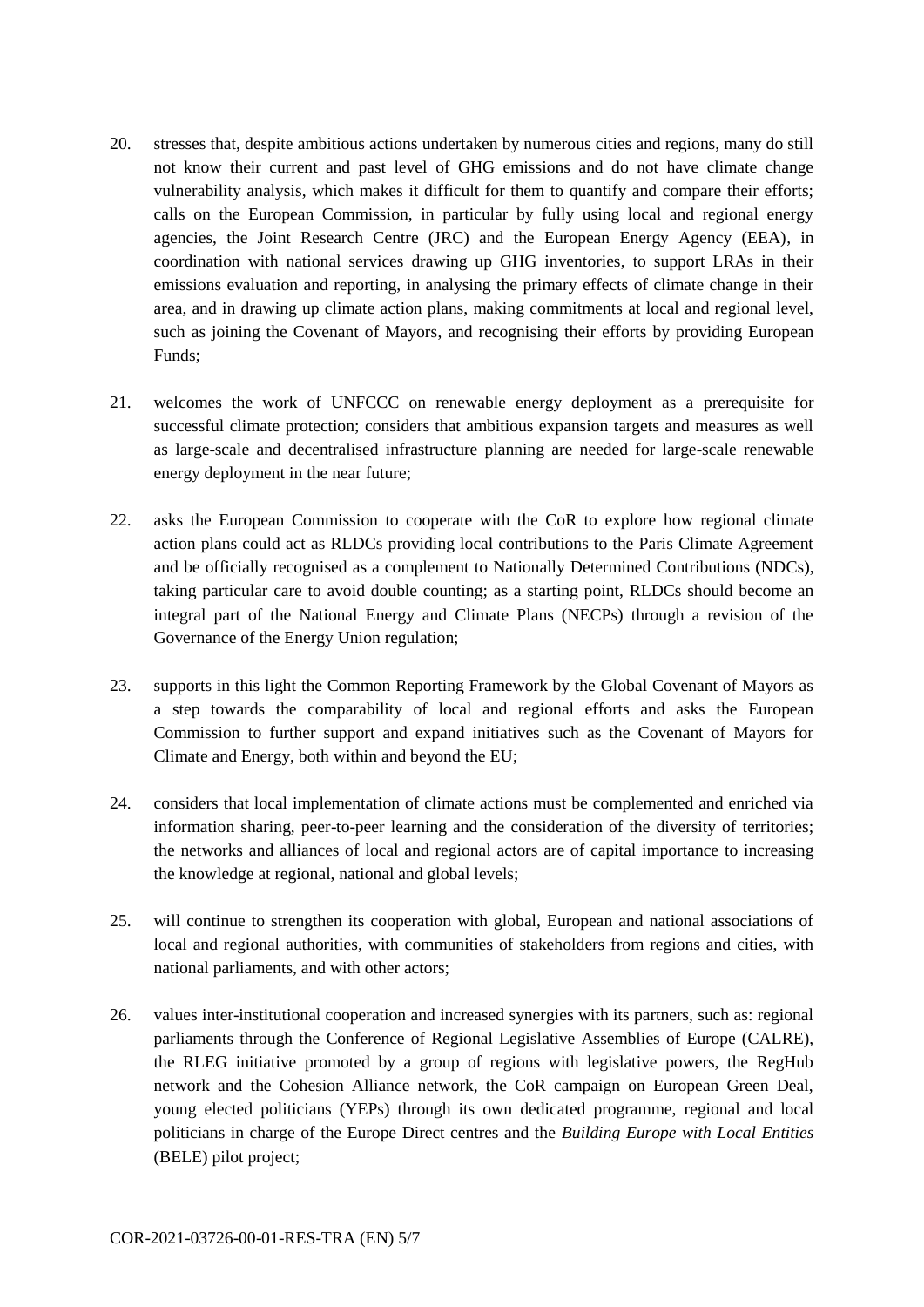- 27. underlines the role of finance in the delivery of climate and climate adaptation objectives and the need for local governments to partner with the private sector and financial institutions to unlock sustainable investments in line with zero emission, zero pollution, minimum waste and climate adaptation ambitions; reiterates its call for EU funds to be accessed directly by local and regional authorities for the Green Deal projects, and proposes that the Commission set up a specific climate innovation programme for local governments;
- 28. considers global urbanisation as a core climate sector for Climate Action and Finance<sup>4</sup>; notes, in light of growing urbanisation, the fundamental role cities play in the road towards climate neutrality as testbeds for innovation and new approaches to mitigate and adapt to climate change, in particular when it comes to spatial planning, sustainable mobility, affordable housing and energy-efficient buildings; renews its support for initiatives aimed at showcasing best practices and transfer of knowledge, such as Horizon Climate Neutral Cities mission, the Urban Agenda partnerships, etc.;
- 29. considers that European Groupings of Territorial Cooperation (EGTCs) and other cross-border structures play an important role in facilitating and promoting cross-border, transnational and interregional cooperation on climate adaptation and mitigation;
- 30. welcomes the work of UNFCCC on the connection between gender and climate policies<sup>5</sup> and calls on the European Commission to work in the same direction; calls for global and European actors to invest in gender-analysis and sex-disaggregated data to understand fully the impact of climate change on all vulnerable groups, implement gender-budgeting techniques and ensure equal access to representation in policy making for all genders and all levels. In this light, supports the call for enhancing the gender balance in the EU and national delegations to the COP;
- 31. reiterates its call to better reflect environmental and climate-change considerations in the EU's external relations and notably in its trade policy. Also highlights the importance of sharing peerto-peer experience within platforms of territorial cooperation such as ARLEM and CORLEAP, as well as through city-to-city partnerships. Climate change should remain a strategic diplomatic priority of the EU in order to support third countries in adopting and implementing ambitious policies to reach climate neutrality and to achieve the target of the Paris Agreement;
- 32. considers that a WTO-compatible Carbon Border Adjustment Mechanism could enhance the transition towards climate neutrality worldwide and sees a clear role for LRAs to contribute to this process through subnational climate diplomacy;

1

<sup>4</sup> Both *Urban CDM/Emissions trading schemes* (Article 6.4 on market mechanisms) and *Sustainable, integrated urban and territorial development* (Article 6.8 on non-market mechanism). Article 6 of the **Paris Agreement**.

<sup>5</sup> <https://unfccc.int/gender>